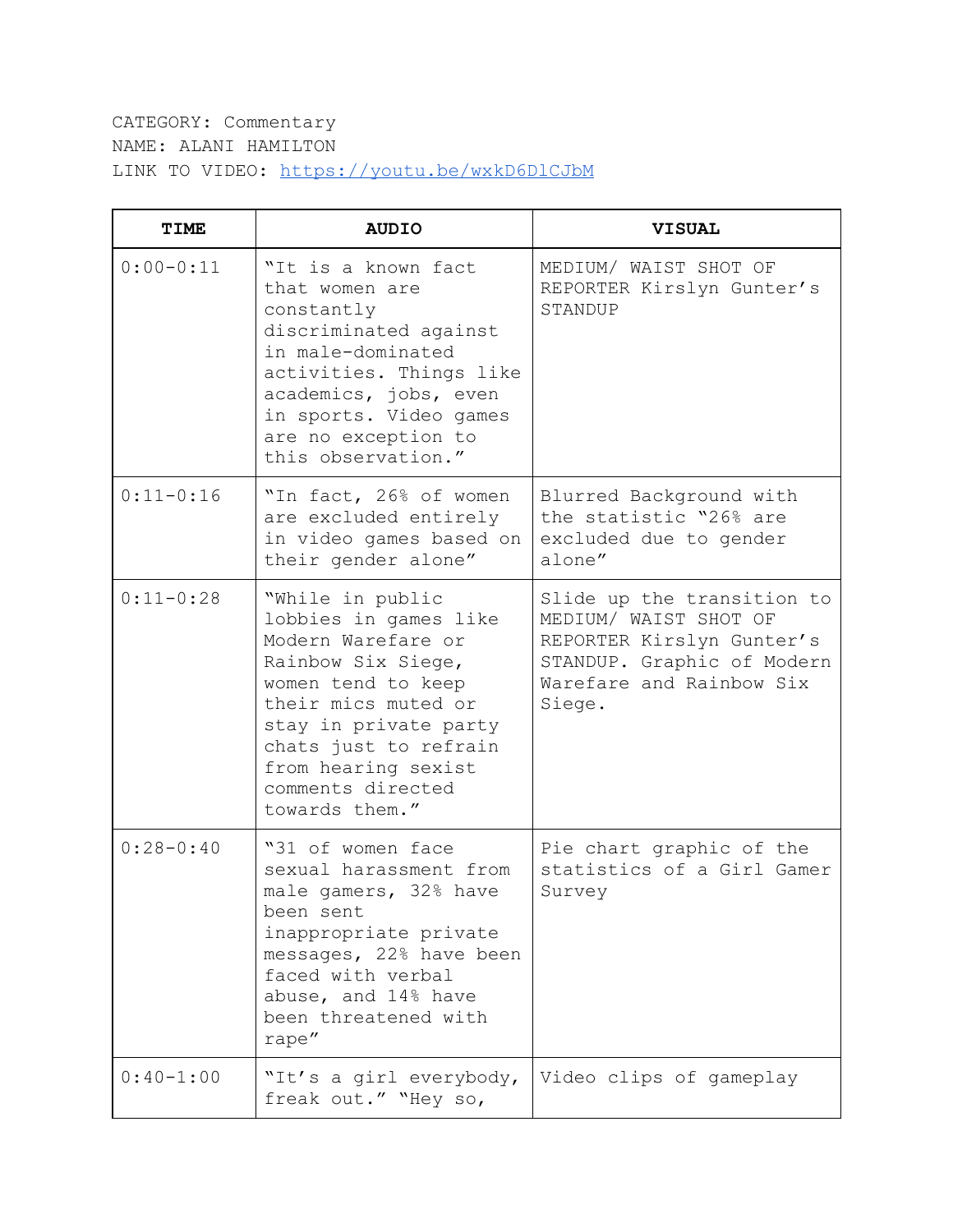|               | how do you fit the<br>computer in the<br>kitchen?" "That's a<br>woman? I thought it was<br>a 12-year-old." "You<br>know what's kinda sad?<br>I think you're the<br>first female I've et in<br>this game besides me.<br>Most won't talk because<br>there's a lot of<br>harassment that goes on<br>in this community." |                                                                                                                                                 |
|---------------|----------------------------------------------------------------------------------------------------------------------------------------------------------------------------------------------------------------------------------------------------------------------------------------------------------------------|-------------------------------------------------------------------------------------------------------------------------------------------------|
| $1:00 - 1:15$ | "While these usually<br>tend to be more<br>innocent, sometimes it<br>gets downright<br>malicious. Worst case<br>scenario, a girl can be<br>playing the game while<br>being berated with<br>sexual comments or<br>degrading comments.<br>Things like, go make me<br>a sandwich."                                      | Tight/ WAIST SHOT OF<br>REPORTER Kirslyn Gunter's<br>STANDUP removing<br>handphones. Reporter<br>Stands up and transitions<br>to the next shot. |
| $1:15 - 1:22$ | "Even in 2021, men<br>still find the need to<br>make sexist and<br>sarcastic remakes<br>towards women while<br>playing the video game.                                                                                                                                                                               | Walk-in Transition shot to<br>MEDIUM/ WAIST SHOT OF<br>REPORTER Kirslyn Gunter's<br>STANDUP. Swipe left<br>transition.                          |
| $1:22 - 1:26$ | "Which leads us to<br>question, are female<br>games even welcome in<br>the online gaming<br>world?"                                                                                                                                                                                                                  | Transition to a hand-held<br>recording device to<br>A tight shot of Reporter<br>Kirslyn Gunter                                                  |
| $1:26 - 1:36$ | "Due to the pandemic, a<br>lot of women have taken<br>on video games as their<br>new hobby, increasing<br>the overall amount of<br>female gamers in the<br>gaming community.                                                                                                                                         | Shake transition to<br>MEDIUM/ WAIST SHOT OF<br>REPORTER Kirslyn Gunter's<br>STANDUP                                                            |